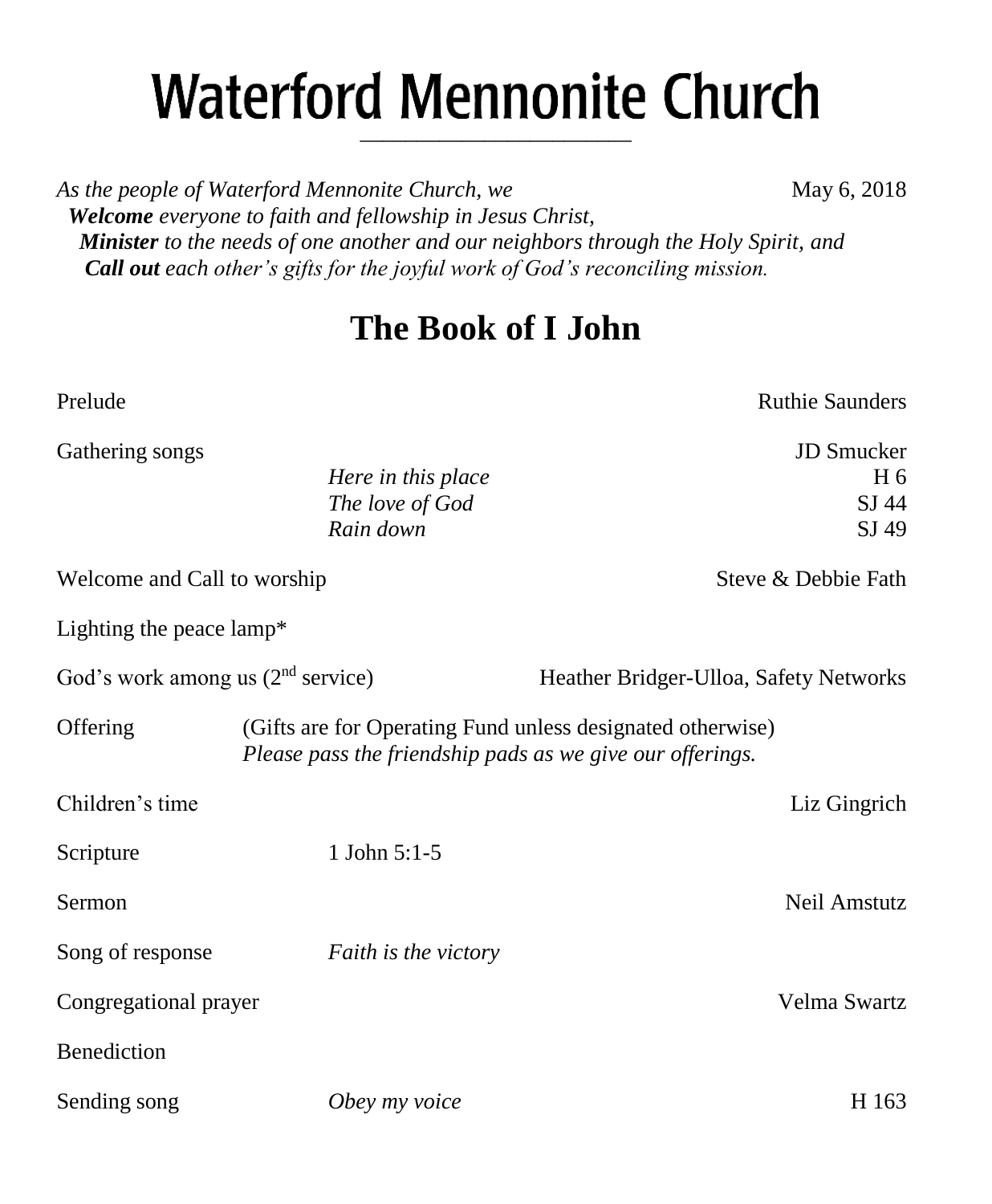\*We light the peace lamp every Sunday to lament all unnecessary and violent loss of life around the world.

#### **Living Stream Worship: The services are live streamed at** [www.waterfordchurch.org](http://www.waterfordchurch.org/)

#### **Welcome Guests**

Large print copies of the bulletin and the hymnal and hearing aid systems are available from the ushers. Sermon boards for children are available at the back door; please pick one up as you enter. You are invited to bring infants through age two children to the nursery. Pick up the newsletter, *Buzz,* from the welcome kiosk in the foyer.

#### **Welcome Team**

| Greeter/Hosts      | Henry & Fannie Mast; Arnold & Lucille Roth                                               |
|--------------------|------------------------------------------------------------------------------------------|
| <b>Ushers</b>      | Ken Otto, Jerry Golden, Dennis Myers $(1st)$ ;                                           |
|                    | Glenn Reinford, Joanna Yoder, Wade Ramer (2 <sup>nd</sup> )                              |
| <b>Nursery</b>     | Lorraine Reinford, Jane Otto (1 <sup>st</sup> ); Darlene Miller, Becky Bateman (Nurture) |
|                    | Zoë Brown, Lauren Hoogenboom, Sharon Burkholder $(2^{nd})$                               |
| <b>Audiovisual</b> | Colin Berkey, Jeff Claassen, Félix Pérez Diener                                          |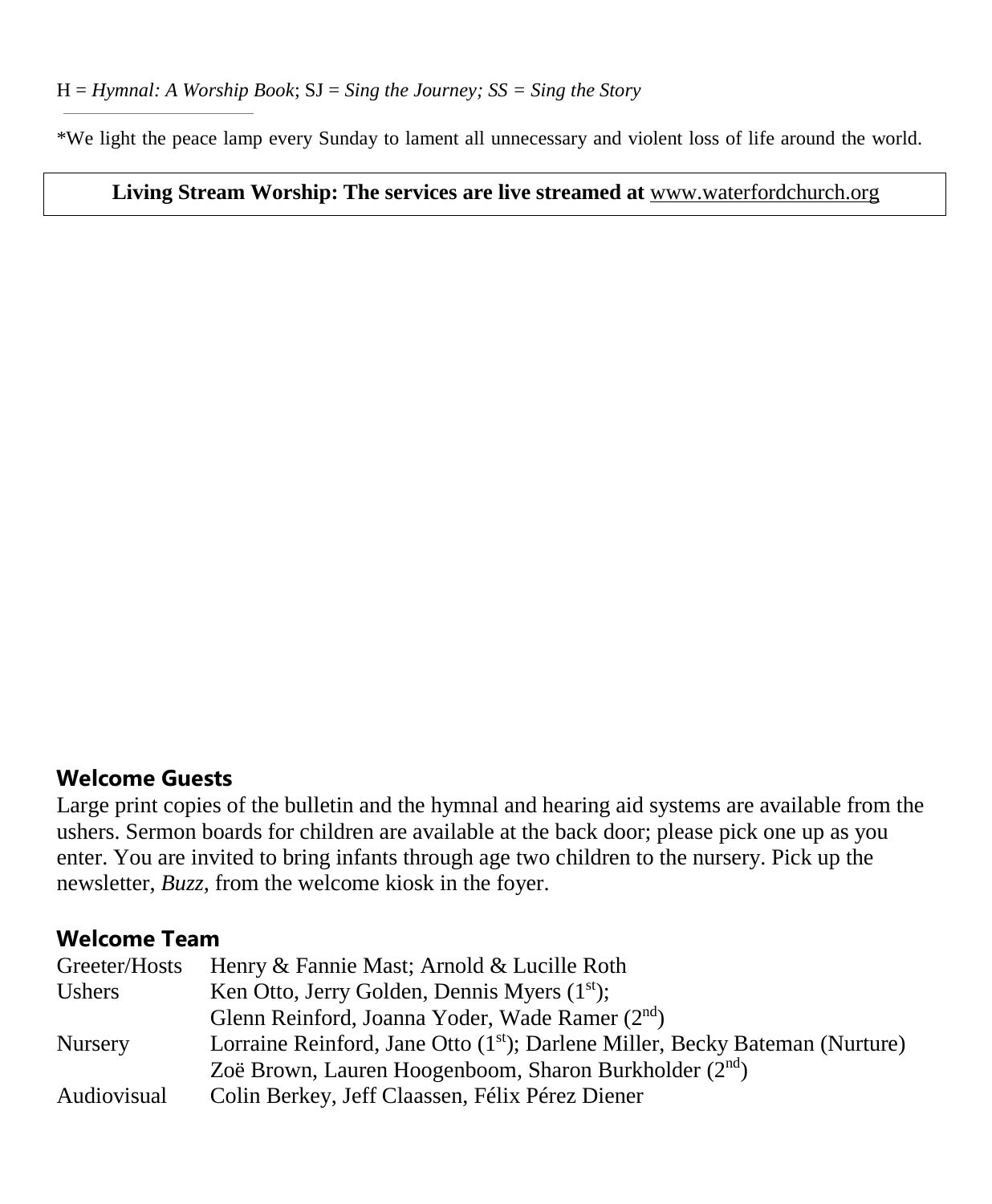## **Prayers for Brothers and Sisters**

This week we remember in prayer college student *Irving Suarez* who is a first-year student at Goshen College.

*Cyprien Dossou-Yovo,* in his first year of study at the CMA seminary in Abidjan, Ivory Coast. Sent and financed by Benin Bible Institute, he will eventually be available to fill one vacant BBI staff position.

Our Seniors at Greencroft who live in the Manors and are unable to join us for worship: *Gladys Mast, Inez Culp and Rosetta Mast.*

*Pastor Cindy* as she continues preparing for her upcoming sabbatical which will begin June 4.

*All discerning* what God has in store next for their lives, whether following a graduation or beginning the next chapter in their lives, for God's Spirit to guide.

Our *congregational meeting* this afternoon.

For *participants in "Sent 2018,"* a three-day conference in Chicago concluding today, where church planters worshiped and learned about resources for birthing missional congregations in the peace church tradition. Mennonite Mission Network requests prayer as they implement what they learned in their communities.

*Pastor Velma* as she participates in a Mennonite Spiritual Director reatreat led by Fr. Richard Rohr in Albuquerque, New Mexico this week.

*Emery Holsopple and family* adjusting to the loss of Mary. A memorial service is being planned for July.